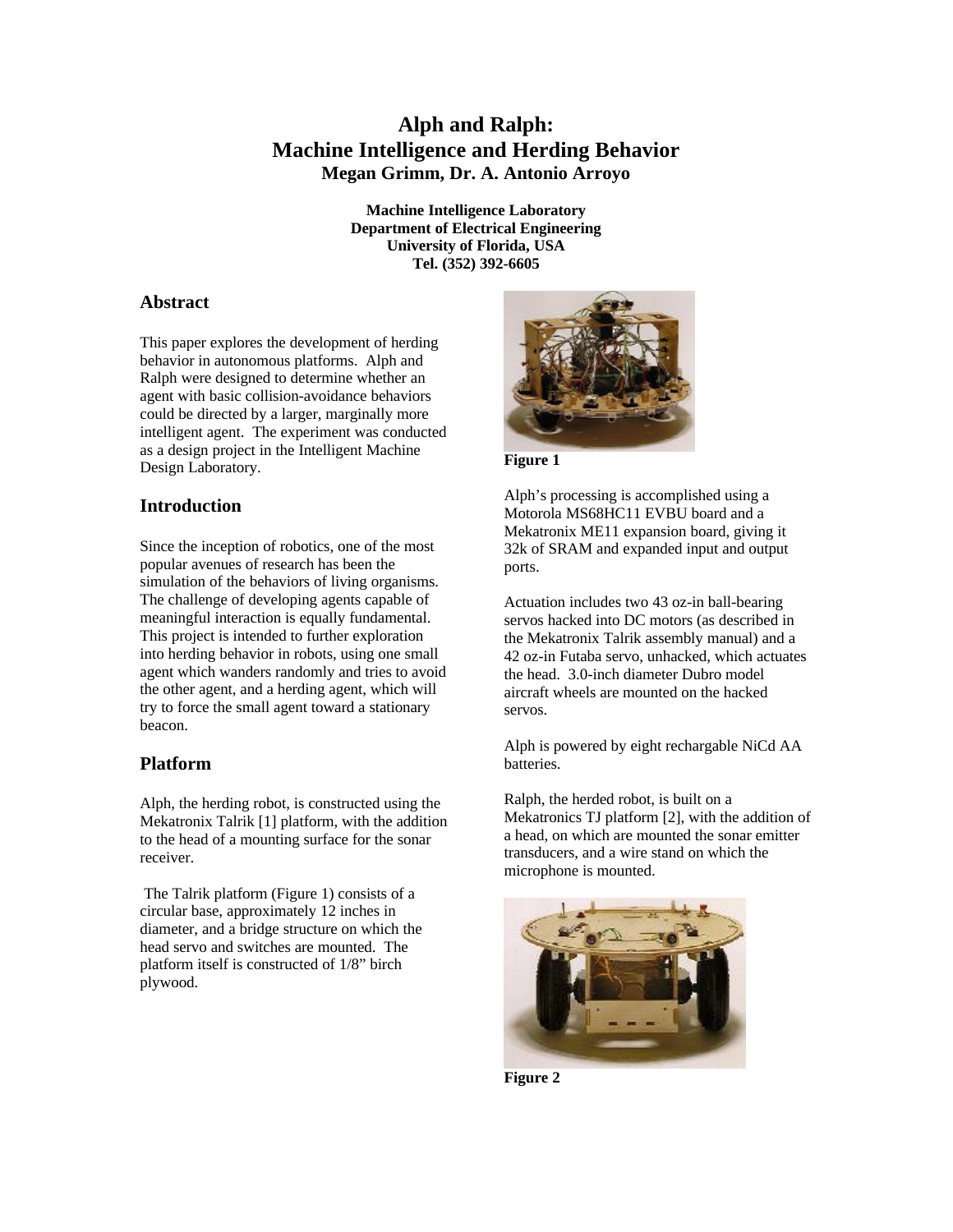The TJ platform (Figure 2) consists of a circular head, approximately six inches in diameter, which mounts on a four inch-by-two inch box in which the battery pack and servos are mounted. The platform is constructed of 1/8" birch plywood.

The processing is accomplished via a Mekatronix MSCC11 single-chip board, incorporating a Motorola MS68HC11E2 microprocessor with 2k of on-chip EEPROM.

Ralph's actuation involves two 43 oz-in servos hacked into DC motors (using the hack described in the Mekatronix TJ assembly manual [2] ) with 2.75-inch diameter Dubro model aircraft wheels.

Ralph is powered by six rechargable AA NiCd batteries.

### **Sensors**

Alph's IR sensor suite includes four IR emitters evenly spaced across the front of the platform, and two Sharp GPIU58Y IR detectors, hacked (as described in the Mekatronix literature) for analog, at ninety degrees from each other. The emitters and detectors each cover approximately 180 degrees of arc in front of the platform.

Alph's emitters are powered off the ME11 board's 40 kHz output bus.

Alph's bump sensor suite consists of ten bump switches evenly spaced around its perimeter, connected by a rigid bumper. The sensors are wired such that the five in front act as a single sensor connected to the 68HC11 EVBU board, as do the five in back.

The bump sensors are active high: a "hit" has the value 255; otherwise the analog port reads a value of 0.

Ralph's bump sensor suite consists of four bump switches: three in front and one in back, connected by a rigid bumper. The front three switches are wired in parallel to the input port of the MSCC11.

Ralph's IR sensor suite consists of two IR emitters and two hacked Sharp GPIU58Y IR detectors in the front, and one emitter and two hacked detectors in the back. The detectors cover 180 degrees to the fore and rear; the

emitters cover approximately 180 degrees to the fore and 60 degrees to the rear.

The emitters are powered off a 40 kHz output.

The audio suite consists of a microphone on Ralph and a 4.2 kHz piezo buzzer on Alph.

Ralph's microphone circuit (Figure 4) functions as a "clapper," such that a sound above the threshold determined by the comparator will instigate a certain behavior (in this case, Ralph's holding pattern).



### **Figure 4**

The condenser microphone used here yields a signal in the 10 mV range, which needs to be amplified in order to be used. A two-stage amplifier was constructed using a LM324 opamp – two inverting amplifiers in series with a total gain of 330 – the output of which is then passed to a LM339 comparator, the output of which is then passed to PE1.

The circuit diagrams provided by Radio Shack in the microphone packaging call for a 1k resistor and 1 to 10 uF capacitor. However, experimentation initially indicated that both capacitor values are too high to yield a signal. Ed Carstens' robot "Ziggy" [6] included a microphone circuit which used a 2.2k resistor and 0.001uF capacitor, values which met with great success.

However, in order to improve the range from less than one centimeter, it was necessary to experiment with these values. The best range was achieved with a 1k resistor and a 3.3 uF capacitor. This setup allows the microphone to pick up a handclap from several feet away, provided that there is no other interference.

Alph's 4.2 kHz piezo buzzer needed no other circuitry and is operated off port A pin 4.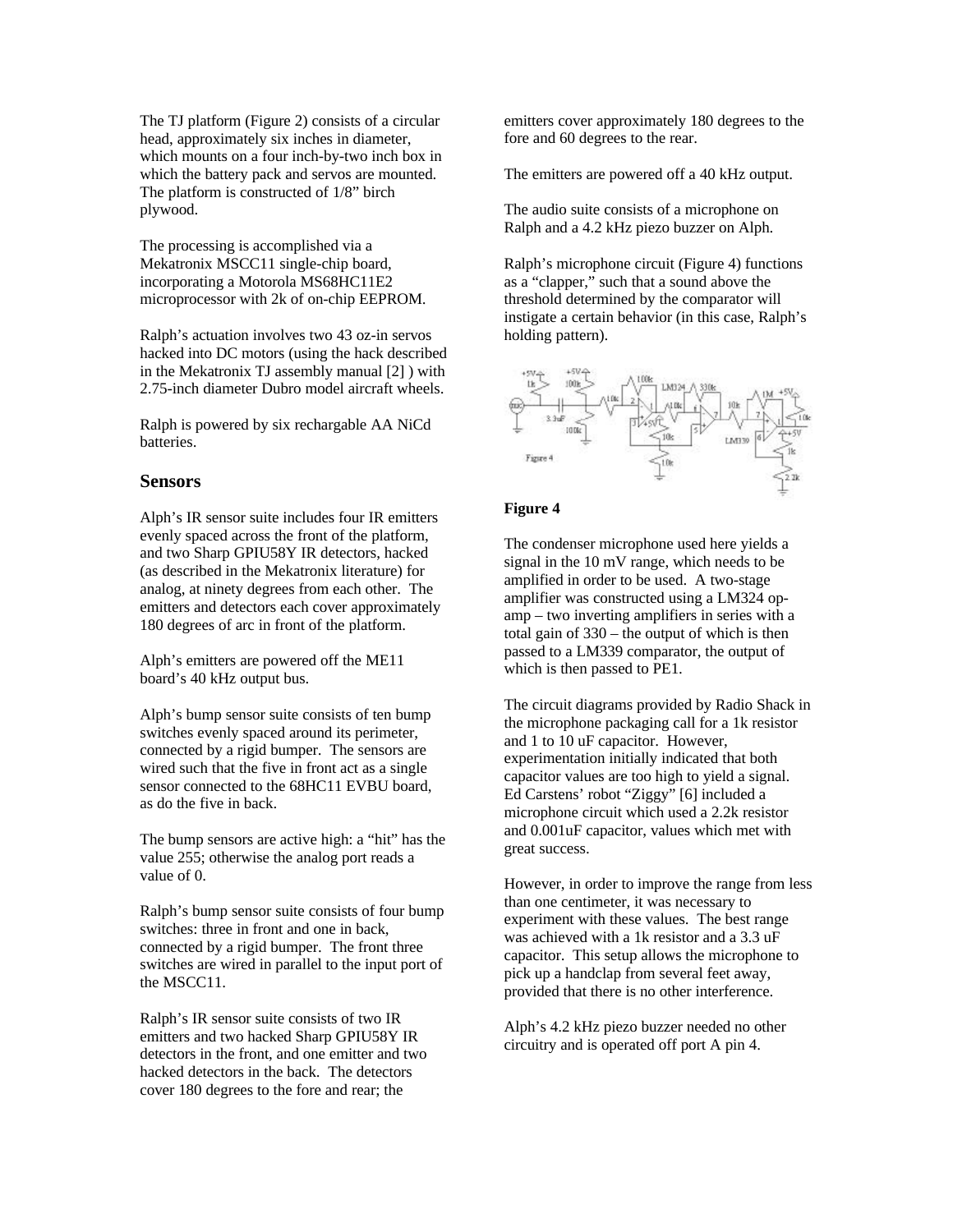The sonar suite consists of a sonar receiver and filter on Alph, a sonar emitter on Ralph, and a stationary sonar beacon.

The sonar emitter is constructed using a sonar transducer, an audio transformer, and a 2N222A transistor (Figure 5).



### **Figure 5**

The original design was derived from Michael Apodaca's project Odin [5]; however, it was determined that his orientation of the audio transformer was backward, producing a gain of approximately two instead of eight. The corrected circuit, seen in Figure 5, produces the necessary gain. Ralph's emitter is run off PB0, the same pin used for the IR emitters; the standard collision avoidance program, written by Ivan Zapata of the MIL, includes a routine that produces a 3ms pulse every 20 ms at 40 kHz.

The stationary beacon (Figure 3) incorporates an emitter and a 40 kHz oscillator constructed with a CMOS 555. The resistor between pins 2 and 7 is actually a 10k potentiometer screwed down to approximately 5k, in series with a 10k carbonfilm resistor. Originally, the circuit used only the potentiometer; however, that produced a frequency of 50 kHz instead of 40 kHz, which the receiver cannot detect. With the resistance increased to approximately 15k, the oscillator produces a 40 kHz signal. This 40 kHz signal is then passed to another oscillator, also constructed with a 555 timer, which produces a 1ms pulse every 15 ms.

The sonar receiver (Figure 6) was constructed using a 40 kHz transducer, LM339 comparator, and MAX 266 filter. It too was based on the design by Michael Apodaca; however, with the exception of substituting a 10k potentiometer for a 15k potentiometer at the positive input of the LM339 comparator, the circuit functioned properly as designed. The signal is received via the transducer, filtered by the MAX chip, and

passed through the comparator, which renders a digital output. This output is then passed to PE3 on Alph's 68HC11 board.



### **Figure 6**

Alph's transducer is mounted on a servo, giving it a 180-degree range of motion. The head will rotate in ten-degree increments across the full range of its motion, allowing the receiver to scan for a sonar pulse. Once this pulse is located, the robot will orient itself toward that signal and pursue it.

## **Behaviors**

The basic behaviors for Ralph include collision avoidance; wandering; and responding to an audio signal. The integration of these behaviors should result in Ralph trying to avoid Alph as the latter tries to herd it.

The behaviors for Alph include collision avoidance; scanning for sonar; time-of-flight measurement and response; and behavior arbitration in response to sensor input.

Collision avoidance for both platforms is achieved primarily with the IR systems, using the bump switches as backup.

Alph's IR emitters are turned on at the beginning of the main routine and remain functional throughout the operation of the robot. The LEDs are positioned to provide a 180-degree arc of illumination in front of the robot. The detectors each cover one forward quadrant, such that, should either detect an IR value above a set threshold, the platform will turn in the other direction.

Alph's behavior arbitration is based on a positive signal from the back bumper. When the back bumper pin (PE5) goes high in response to a hit,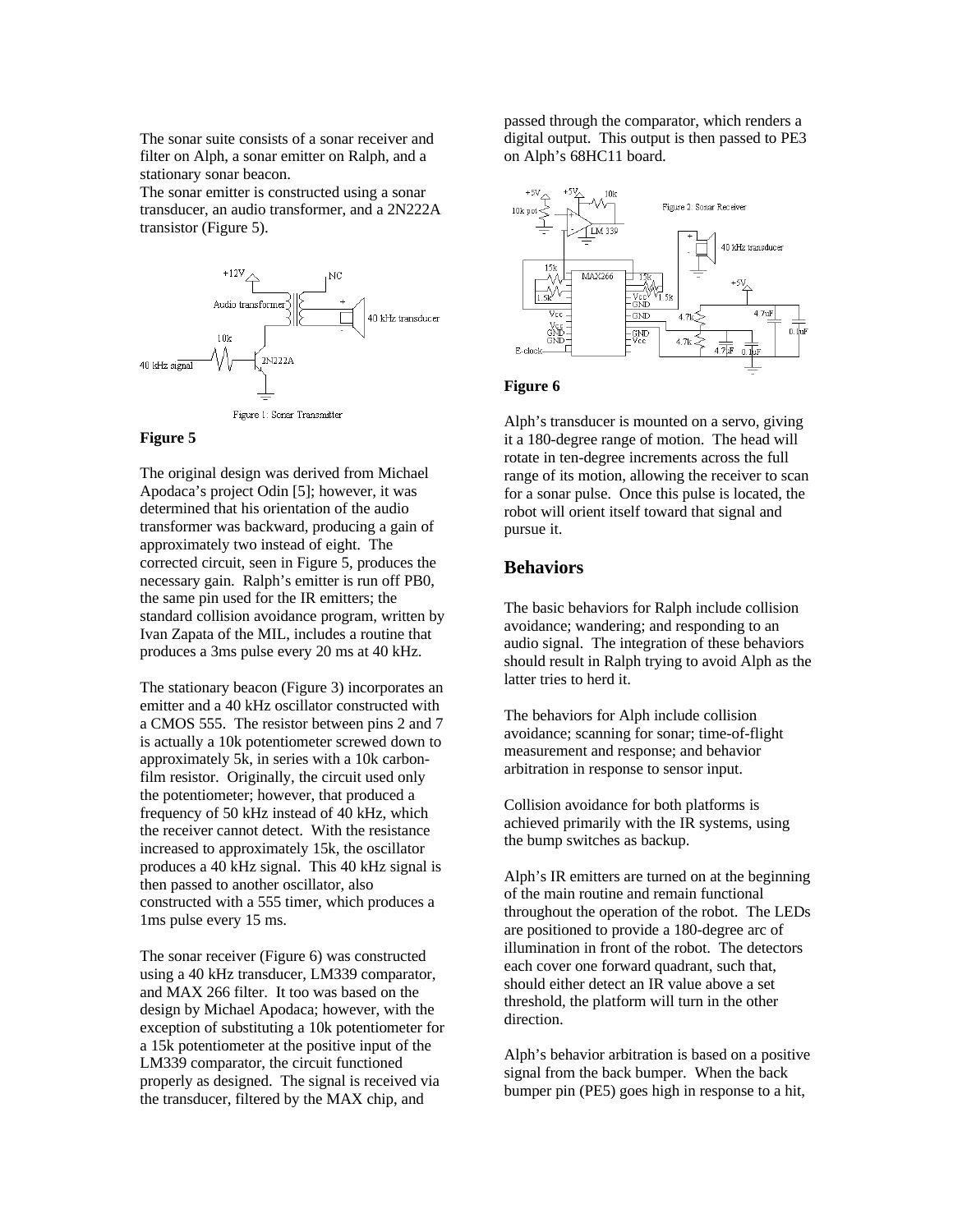Alph will switch from collision avoidance and wandering to scanning for sonar.

In the scanning routine, Alph's sonar receiver sweeps out a 180 degree arc in 10-degree increments, covering the area in front of the platform. When a signal is detected, Alph turns toward it and continues scanning. The collision avoidance and sonar scanning are integrated, such that Alph will avoid an obstacle even if that means turning away from a sonar signal.

Alph's time-of-flight interpolation routine is triggered as soon as it detects a signal. Since the receiver circuit is designed to provide an active low signal in which the low pulse is proportional to the distance between the receiver and emitter, Alph can determine its approximate distance from the signal by counting the length of the low pulse. If this low pulse indicates a separation distance of less than two feet, Alph will emit a half-second pulse on the 4.2 kHz buzzer (theoretically, in order to signal Ralph to stop) before pausing for one second, backing up and turning away from the signal, and continuing its search in a different area.

Ralph's collision avoidance is based on both the bumper and the fore and aft IR detectors. The rear IR detectors were mounted specifically to detect the large IR signature of Alph's array of emitters, and to turn away from Alph depending on its position.

Ralph's holding pattern is triggered by a high pulse on PE1 via the microphone, which has a range of several feet for a handclap or other similarly loud noise. Upon recognition of this signal, Ralph will begin spinning in place. This behavior has the added benefit of providing a 360-degree sweep of sonar, guaranteeing that Alph will be able to "see" it.

### **Experimental Results**

The following experiments were conducted on Alph.

### Infrared Array

In order to determine the range and sensitivity of the IR arrays, a series of obstacles was set up, and readings taken from the analog ports at varying distances.

Further tests with a sheet of white paper yielded a maximum of 125 at two inches and a minimum of 87 beyond twelve inches.

Graphed, the data shows a decaying exponential relationship between the distance to an obstacle and the analog value returned by the IR detector. Therefore, once a reflective object (i.e. one that does not absorb IR) is within two inches, the detectors saturate. Accordingly, the threshold was set at 98, at which point the obstacle is approximately nine inches away, giving Ralph sufficient clearance to turn and avoid it.

A simple test program for collision avoidance functioned admirably.

### Bump Sensors

To test the bump sensors, data was collected from the analog ports PE6 and PE7 before, during, and after the switches were activated. It was thus confirmed that the switches are active high, and to establish that the values do not register above 120 unless a switch has been closed. (Note: the rear bumper was later switched to PE5.)

A test program, by which the platform would move forward until a hit was registered, at which point it would pause, confirmed that the sensors were functioning properly and that the platform would be able to respond appropriately.

#### Sonar Array

Experiment 1: In order to determine the correlation between the length of the low pulse and the distance between the sonar emitter and receiver, a simple IC program was written which activates a counter as soon as the sonar input goes low. The number of counts is therefore related to the separation distance.

From a graph of the data, the linear relation between the distance and low pulse length is apparent. While not precisely one-to-one, the relation is nonetheless sufficiently linear that, particularly in ranges of less than two feet, this counter program can be used to allow Alph to determine whether it is close enough to the beacon to signal Ralph to stop.

The experiment was set up as follows: the beacon was set in a small vise clamp, such that the emitter emitted horizontally. The receiver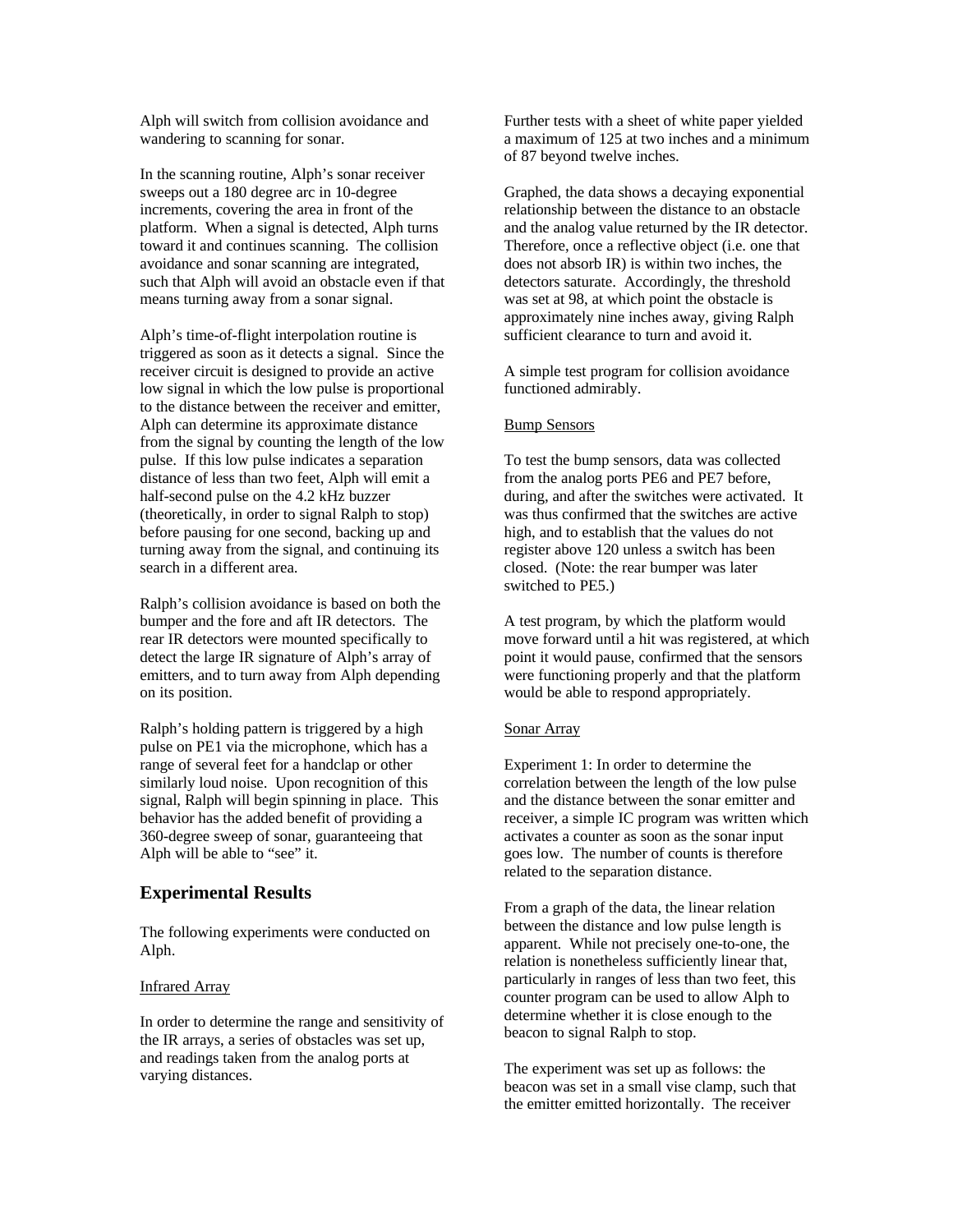was clamped in a "third hand" such that it was on the same level as the emitter, and facing the emitter as directly as possible. The beacon was then moved along the table in increments of six inches to take data points.

The values do not extend past seven and a half feet because the beacon was, at the time, powered off the EVBU board's five volt supply instead of a separate power supply, and the extension cord was only seven and a half feet long. However, values up to approximately sixteen feet were obtained by bouncing the signal off the wall. This data was not plotted and analyzed because it was erratic – focusing the emitter and receiver on the same spot was an inaccurate science at best – and because the sonar was not used for wall-following or mapping, but for tracking and rough time-offlight approximations.

Experiment 2: With the use of a simple routine in which Alph moves forward upon receiving a sonar pulse and stops when the signal is terminated, it was possible to determine the approximate arc of detection and emission for the sonar transducers. Using the stationary beacon (Figure 3), the receiver has a range of vision covering approximately 60 degrees. The results are most consistent within a cone of about 45 degrees.

The following experiments were performed on Ralph.

#### Sonar Distribution

As previously noted, the sonar emitters have a range of approximately sixty degrees. In order to spread the signal in all directions such that Alph's receiver would be able to detect it even when not facing the emitter, experimentation with an inverse parabolic reflector, as suggested by Scott Jantz of the MIL, was implemented.

A rough approximation of the reflector was constructed from tinfoil, selected because of its reflective properties, malleability, and availability. It was determined that such a reflector would indeed provide the desired response; namely, the sonar receiver could pick up a signal even when perpendicular to the plane of emission.

The experiment was performed by holding the cone over the emitter and moving the receiver

until it detected a signal, which was then displayed on an oscilloscope. No hard data was collected because this was merely an experiment to determine whether the theory was sound.

This reflector design was not implemented due to time constraints as well as the difficulty inherent in minimizing flaws in the surface of the reflector that might negatively affect the propagation of the signal. It should be noted that the time-of-flight measurements taken when using the reflector were erratic, probably due in part to the extremely crude design.

### Microphone Range

The microphone circuitry went through several iterations before its final realization in the circuitry seen on Ralph (see Figure 4). Initially, the intention was to incorporate audio sensors on both platforms; however, due to time constraints and the problem of interference from the servos in the form of noise, only Ralph has a microphone.

The primary concern in implementing the audio circuitry was providing sufficient range that it would be feasible. The initial circuitry used a 2.2 k resistor and a 0.001 uF capacitor; however, this resulted in a range of less than one centimeter for the 4.2 kHz piezo buzzer.

### original microphone circuit



By replacing the 0.001 uF capacitor with a 0.1 uF capacitor, the range was increased to approximately two inches. However, increasing the capacitor value to 1 uF and 10 uF had no further effect on the range.

Changing the resistors in the voltage divider to 100k from 10k increased the range slightly further, to approximately three inches, but also decreased the amplitude.

By then increasing the capacitor value to 3.3 uF, the range was increased to approximately six inches (for the piezo buzzer); changing the pull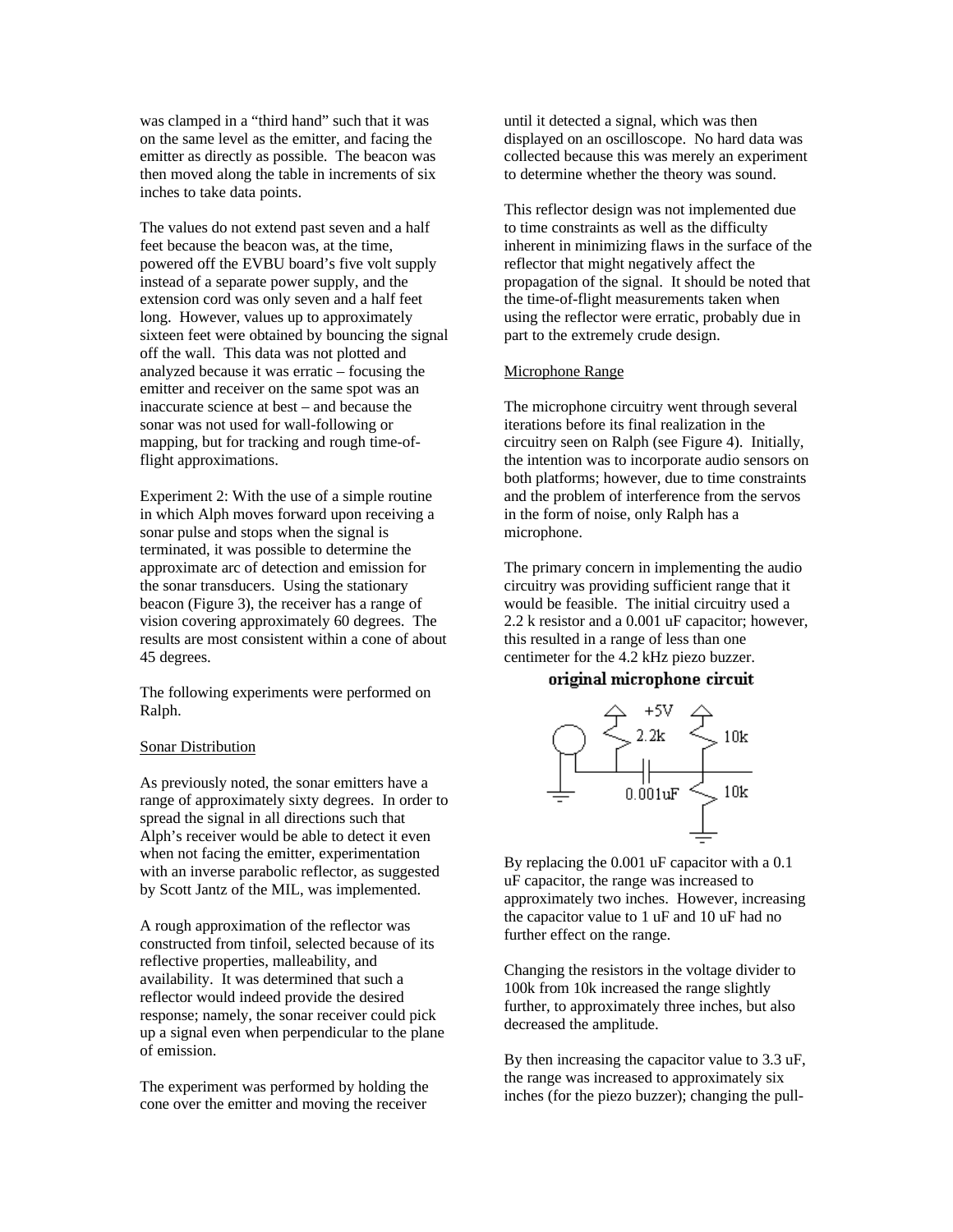up resistor value to 1k instead of 2.2k further increased the range and sensitivity.

The handclap or other loud noise caused a consistent reading even at a maximum distance of nine feet. The response to the piezo buzzer, however, displayed an approximation of a decaying exponential curve.

The addition of a lowpass filter with a center frequency of 5 kHz and a highpass filter with a center frequency of 3.5 kHz did not improve the range, nor did the filters remove the noise from the servos, which, according to oscilloscope readings, has a large component around 4 kHz. Further experimentation involved the interaction between Alph and Ralph and the myriad software iterations necessary to accomplish this.

## **Conclusions and Future Work**

In summary, Alph's collision avoidance, sonar tracking, and time-of-flight interpolation routines were successfully integrated. Alph was capable of finding and following Ralph or finding and approaching the beacon; most of the time, Alph would also stop and turn away before colliding with either. Ralph's evasion of pursuit was almost too successful, as was its response to audio signals.

Observation in different environments – specifically, the hallway outside Benton 312, the IMDL lab, and the demonstration arena – indicates that this particular system functions best in a small, well-defined area with few irregular corners and narrow (i.e. invisible to IR) obstacles.

There are several areas in which improvement is possible. The microphone circuitry never worked as well as was hoped; when transferred from the prototype board to a breadboard, the range of the microphone was inevitably halved, at least, despite intensive efforts to correct this. Further, it was discovered that Ralph's servos squeak at almost exactly 4 kHz, thereby making attempts to filter out the servo noise almost entirely futile.

Also in need of improvement is the sonar tracking routine. Provided that the target is stationary or moves slowly, Alph can find and track it without excessive difficulty. However, there was a distressing tendency to lose Ralph

before (and, in fact, even after) Ralph's velocity was slowed (due to the servos not being balanced, Ralph's current programming causes it to move in a circle).

Finally, the actual herding behavior needs to be implemented. Experimentation with this behavior was unsuccessful to date and so could not be demonstrated. This is due in large part to the failure of the pulse differentiation routine, the implementation of which was most likely inherently flawed.

The principle areas in which further work should be concentrated are the audio system and herding behavior. Greater range and better sensitivity are required for the microphone to actually pick up the "stop" signal from Alph without constantly being set off by the noise from the servos.

The herding behavior is feasible; however, rather than having Alph look for two different sonar signals and try to arbitrate between the two, a better alternative would be to keep the sonar for tracking the beacon and use CDS cells to look for a light to be placed on Ralph. In this way, the time-of-flight precision would be available with respect to the beacon while simplifying the algorithm considerably. The biggest problem involved in this project was the attempt to discern between the 1ms pulse from the beacon and the 3ms pulse from Ralph. If two different systems were assigned to the two tasks of finding the beacon and finding Ralph, the problem of interference would be nonexistent.

# **Bibliography**

[1] Mekatronix Talrik Manual, 1995.

[2] Mekatronix TJ Manual, 1995.

[3] Mekatronix ME11 Manual, 1995.

[4] Martin, Fred, The 6.270 Robot Builder's Guide. MIT, 1992.

 [5] Apodaca, Michael, "Odin." IMDL, Spring 1998

[6] Carstens, Ed, "Ziggy." IMDL, Fall 1994